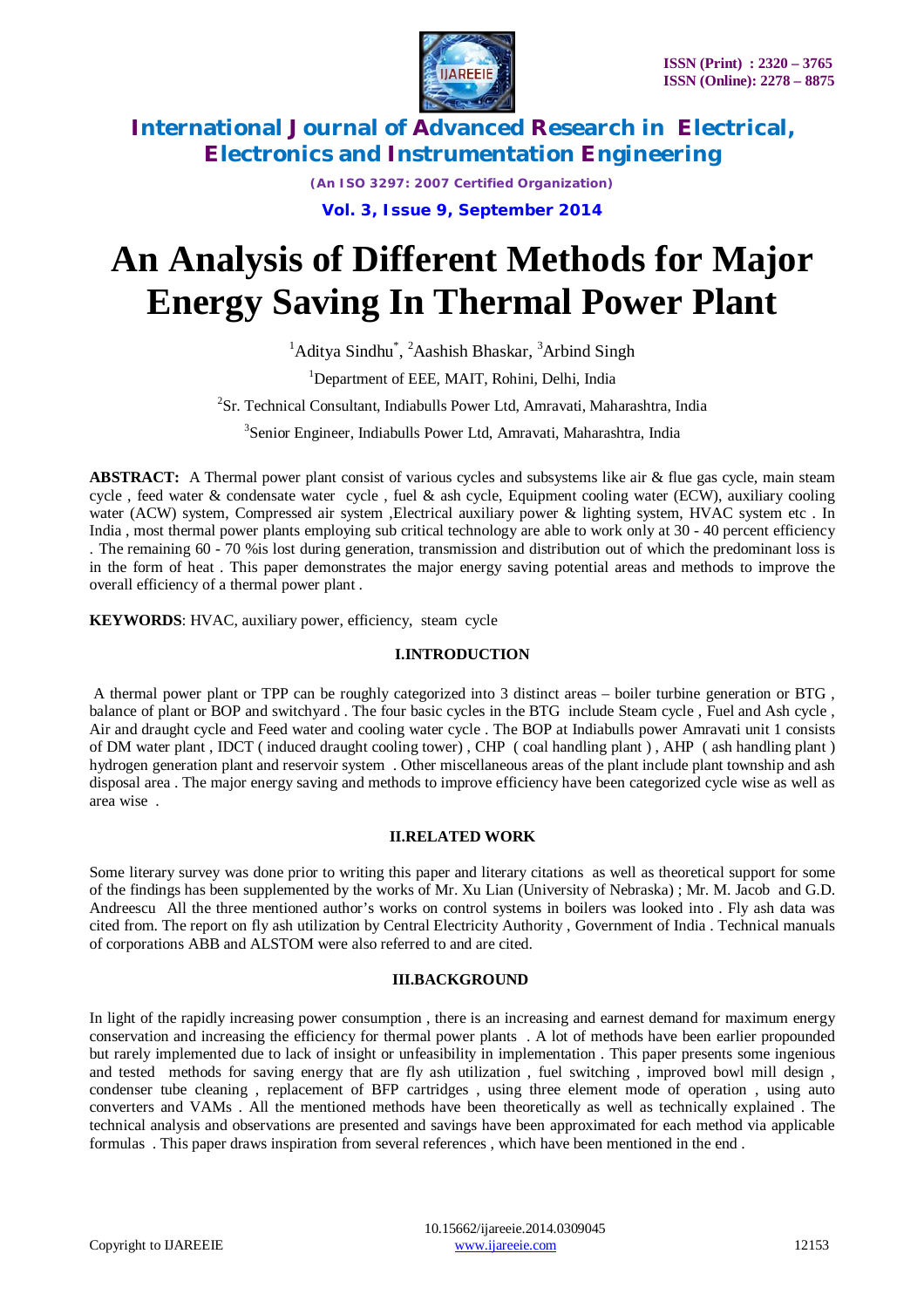

*(An ISO 3297: 2007 Certified Organization)*

# **Vol. 3, Issue 9, September 2014**

# **IV.SCOPE OF RESEARCH AND PROPOSED METHODOLOGY**

### **IV.1 Fly ash utilization**

According to fly ash utilization data mentioned in the report of Central Electric Authority of India , it has been made mandatory that up to 60 percent fly ash should be utilized in the TPP during the first two years of commissioning . Unfortunately the scenario of fly ash optimization is very recalcitrant in the power sector today . However ,some of the ingenious methods for fly ash utilization include manufacturing Portland cement ( FAPPC ) ,manufacturing clay fly ash bricks , aerated concrete blocks , ready mix concrete , mortar and other building materials . The use of fly ash from agricultural point of view is also beneficial . Fly ash should be used for building and construction purposes inside the plant , for example a whole township could be set up demonstrating the use and durability of fly ash bricks and FAPPC

#### . **IV.II Increasing efficiency in steam circuit by fuel switching**

Energy conservation can be achieved at fuel oil handling plant in terms of steam conservation or electrical energy conservation . Fuel oil system is an important part of a coal based thermal power station, in the absence of which the plant cannot take off from starting condition . A solution to the rising costs of oil and increase in efficiency can be provide by fuel switching from HFO to LDO .

HFO is highly viscous oil, which requires heating to reduce the viscosity up to15 CST to make it suitable for combustion in the Boiler. Since the HFO is under constant circulation between the boiler and the fuel oil handling plant, which always remains at some distance from Boiler, steam tracing lines are used for the heating purpose. The heating medium being steam, the loss in steam energy and condensate through steam traps are high. Looking at the reliability, availability and history of oil consumption during the past few years at the plant , it is advisable to use LDO . The core advantages of using LDO is less consumption of steam due to absence of stream tracing of LDO lines , and no atomizing , unlike HFO . So , the use of LDO should only be restricted for initial firing and subsequently changing over to HFO.

# **Technical & Financial Analysis Made:-**

#### Ready steam consumption

Steam consumed due to condensation in atomizing header  $= 9.44$  T/day (approx.) Steam consumed due to condensation in steam tracing line= 6.2 T/day (approx.)

#### Daily consumption

Extra steam is consumed during oil firing when raising temperature of oil - 107 kg/ kL The average HFO consumption in the previous year was - 152 kL Steam consumed for heating of oil - 16.88 T Total steam consumption per day 9.44+6.2+6.2= 21.84 T/day Total steam consumption per year  $-21.84 * 365 + 16.88 = 7988.48t$  (approx.) If Boiler efficiency =84%, Then total heat loss due to steam consumption= $692*7988.48*1000 = 5528028160$  kcal Now, the Calorific value of coal  $= 4259$  kcal/kg Annual Coal quantity in Tonnes required to produce above steam =  $(5528028160/ (0.84 *4259 *1000)) = 1545.19$  T. Coal cost =  $1545$  T  $*$  2200 Rs/T (Delivered Price) = Rs33.99 Lakh. Hence, there is direct saving of 1545 Tonnes of coal per Annum or Rs 34 Lakh.

# **IV.III Improved design of bowl mills**

An ingenious improvement in the bowl mills can be to use Hi-Chrome material instead of Ni-Hard IV for grinding rolls and bull ring segment . This will improve the mill availability from 2500 – 3000 hr to 5000hr synchronizing with boiler annual overhauls and also eliminates fuel oil support due to mill outage .

Typical savings for a 275 MW unit can be estimated to be Rs 100000 per year .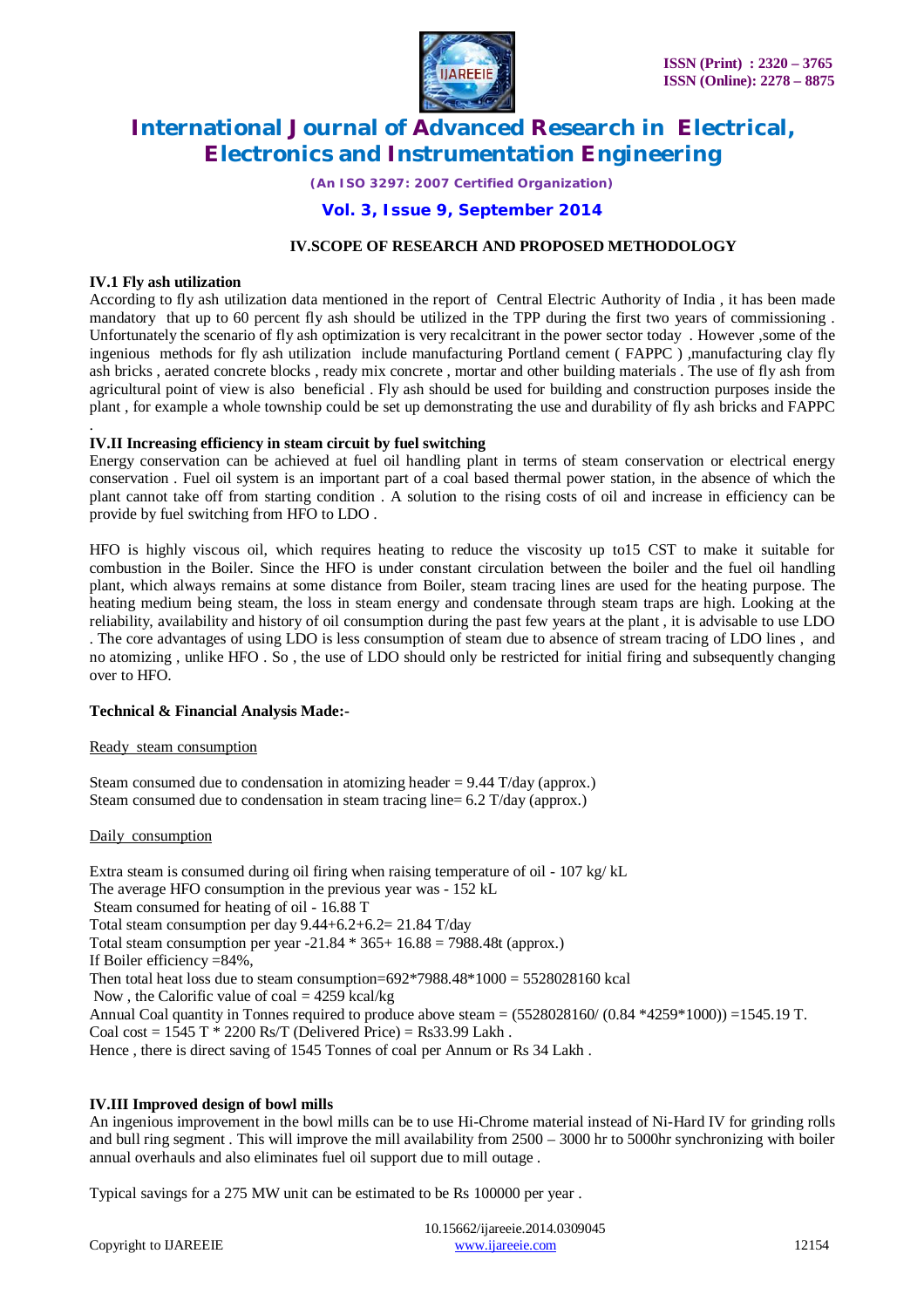

*(An ISO 3297: 2007 Certified Organization)*

# **Vol. 3, Issue 9, September 2014**

### **IV.IV Regular condenser tube cleaning**

Reservoir water source used for cooling causes different tube fouling problems that affect heat transfer and life expectancy of Condenser Tubing in Power Stations. Hence we can employ Bullet Cleaning as an effective and efficient way of cleaning condenser tubes. Spring loaded bullets are shot through the condenser tubes .The bullets moving through the tube from one end to the other scrape off the deposits and corrosion scales , resulting in a clean inside surface for the tube, ideal for proper running . These cleaners can be used and cleaned over and over again .

#### **Observations :-**

During Unit Shutdown condenser tube cleaning was done by above method. The contribution in condenser vacuum due to tube cleaning is 6.8 mm Hg, and gain in Heat rate is 6.8 Kcal/kWh.

### **Technical and financial analysis** :

Annual coal saving in Tonnes = (Heat Rate gain \* Unit annual generation) (Avg. GCC of coal \*1000)

 $= (6.8*2099.44$  Lakh kWh $)/(4050*1000) = 360.66$  Tonnes.

Annual saving in Coal cost =  $360$  T  $*$  2240 Rs/T (Delivered Price) = Rs8 Lakh

#### **Impact of Implementation:** It is summarized in the following table

| Improvement                   | <b>Ouantity</b>         |  |
|-------------------------------|-------------------------|--|
| Reduction in coal consumption | By 360 Tonnes per annum |  |
|                               |                         |  |
|                               |                         |  |
| Total savings in Rs. Lakh     | 8.00                    |  |
| Total Investment Rs. Lakh     | 3.44                    |  |
| Simple Payback Period         | $0.66$ years            |  |

*Table 1.1 impact of implementation* 

#### **IV.V Timely replacement of BFP cartridges**

The BFP , or boiler feed pump is a very critical part of the boiler system . It regulates the amount of feed water going into the boiler drum and is part of a complex control system which involves controlling of the throttle valves and regulating the water supply based on the pre existent water and steam levels in the drum . Thus it is often observed that BFP takes a lot of power However , if BFP takes higher power , chances of interstage leakage in the recirculation process happen . Therefore , it should be observed as well as checked regularly and the BFP cartridge should be inspected thoroughly on a regular basis . If the need arises , it should changed for better efficiency and less power consumption .

# **Impact of Implementation**

After replacing the catridge the current drawn by current reduced by 60 Amp.

Power saved per day= 1.66\*6.6\*60\*.84\*24= 13,252 KWH

Power saved per year= 4837,117.82 KWH

Saving of cost= 4837,117.82\*3.4= Rs16829515

# **IV.VI Using three element mode of operation in BFP operation**

BFP operation involves controlling the drum level in two modes – DP mode and the Three element mode . Although the DP mode provides more robust control of the throttle valve , throttling losses do occur . Three element mode reduces these throttling losses by measuring the steam level , steam rate flow as well as the water level simultaneously , thereby resulting in a lesser loss of pressure and hence lesser demand . Pressure drop across the throttle valve can be optimized more efficiently using this method of control .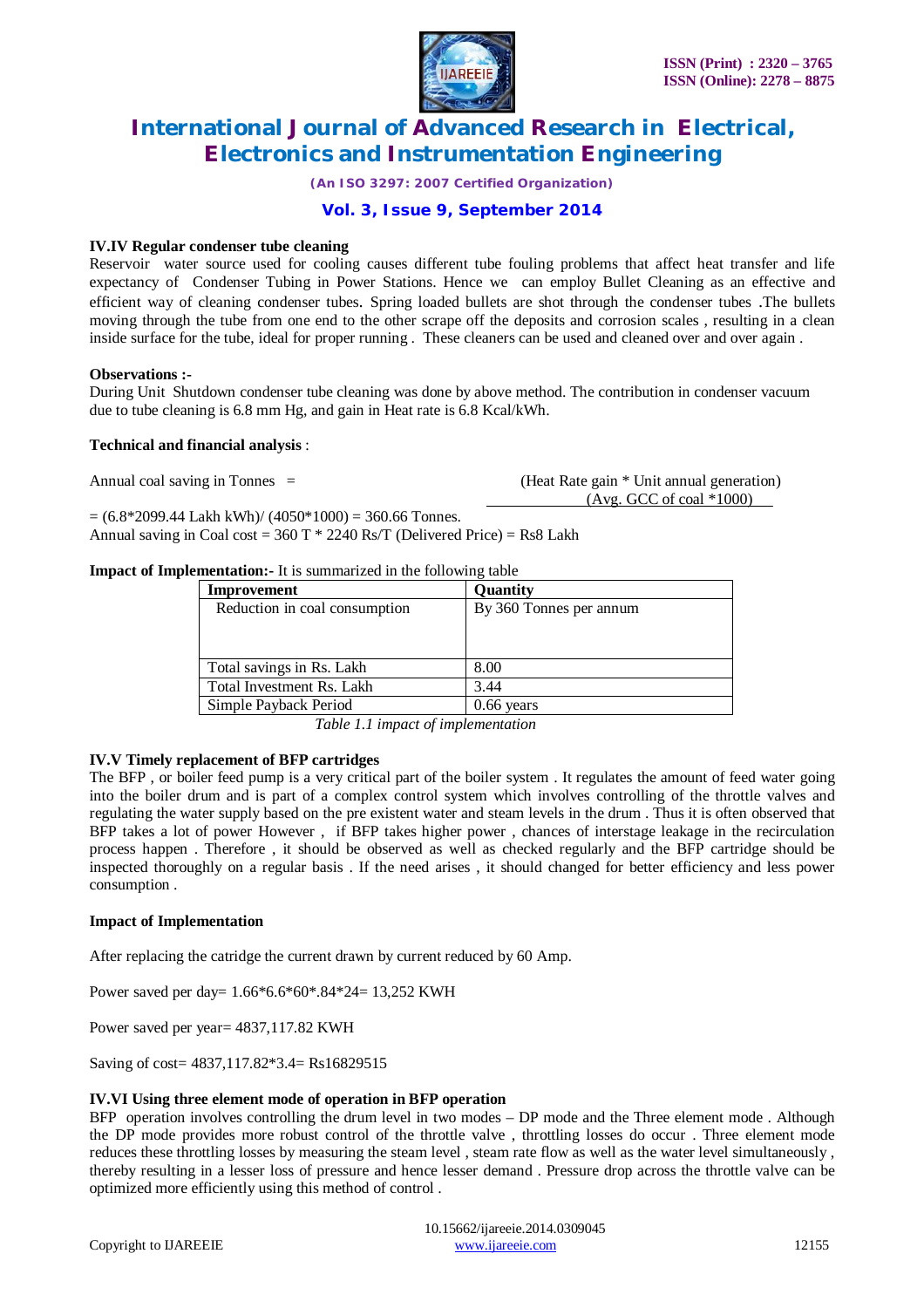

*(An ISO 3297: 2007 Certified Organization)*

# **Vol. 3, Issue 9, September 2014**

### **Technical and financial analysis :**

Energy Saving potential in throttled FRS valve is given below which clearly indicates pump power loss can be optimized by

minimizing pressure drop across the valve.

Energy Saving Potential =

Pressure drop across the valve x Pump Power

-------------------------------------------------------

Total Pressure Rise across the Pump

DP optimization in DP mode gives no substantial energy saving due to controlling action of FRS valve. Further pressure drop reduction is only possible in three element mode scoop operation where FRS valve is kept fully open.

Pump losses  $% =$ 

Pump power (100- efficiency)

#### Generated Load

In 275 MW capacity unit having overall efficiency of 40 % and for pump power= 7 MW, DP =7.5 kg/cm2, Total pr. Developed by pump = 180 kg/cm2, Energy saving potential & Calculated pump loss is given below which are unusually high figure.

-------------------------------------

Energy saving potential =29 %

Calculated pump  $loss = 1.834$  % of Boiler Heat I/P

As flow control by throttling in case of high power pump like BFP is inefficient, flow control by speed regulation by means of BFP scoop is adopted

BFP scoop operation was successfully tested in three element mode for each BFP. Pressure drop across FRS valve is observed to be**3.5 kg/cm2** in valve full open condition.

Ampere saving achievement is given below :

| S.NO. BFP UNIT  | AMP. Gain/Hr | KW saving/Hr | GHG reduction KG/Hr |
|-----------------|--------------|--------------|---------------------|
|                 |              |              |                     |
| <b>BFP</b> - 1A |              | 95           | 80                  |
| $BFP - 1B$      | 2.6          | 26           |                     |
| $BFP - 2A$      | 4.5          | 39           | 36                  |
| $BFP - 2B$      | 14.3         | 136          | l 20                |

*Table 1.2 Savings in three element mode* 

BFP hydraulic coupling's response time and subsequent change in drum level shows that drum level control directly through BFP scoop operation in three element mode variation is quite feasible especially under steady operating condition

# **IV.VII Use of VFD and Converters for lesser loads**

VFD or variable frequency drives are a very useful and cost saving measure for underloaded motors . VFds can also be applied to the BFP and ID fan motors . Another practical aspect can be use of auto star / delta converters for underloaded motors . The star delta starter starts the motor in star to reduce the high starting current , and reconnects the motor in delta after the motor reaches about 80 percent of its rated speed .

However , it has been well observed and documented that for loads approximately less than 50 percent of the full load , using star connection is more suitable . This is so because operating in the star mode leads to voltage reduction of root 3 per phase. Motor output falls to 1/3 of the value in the delta mode, but performance characteristics as a function of load remain unchanged. Thus full load in star mode operation gives higher efficiency and power factor than partial load operation in delta mode.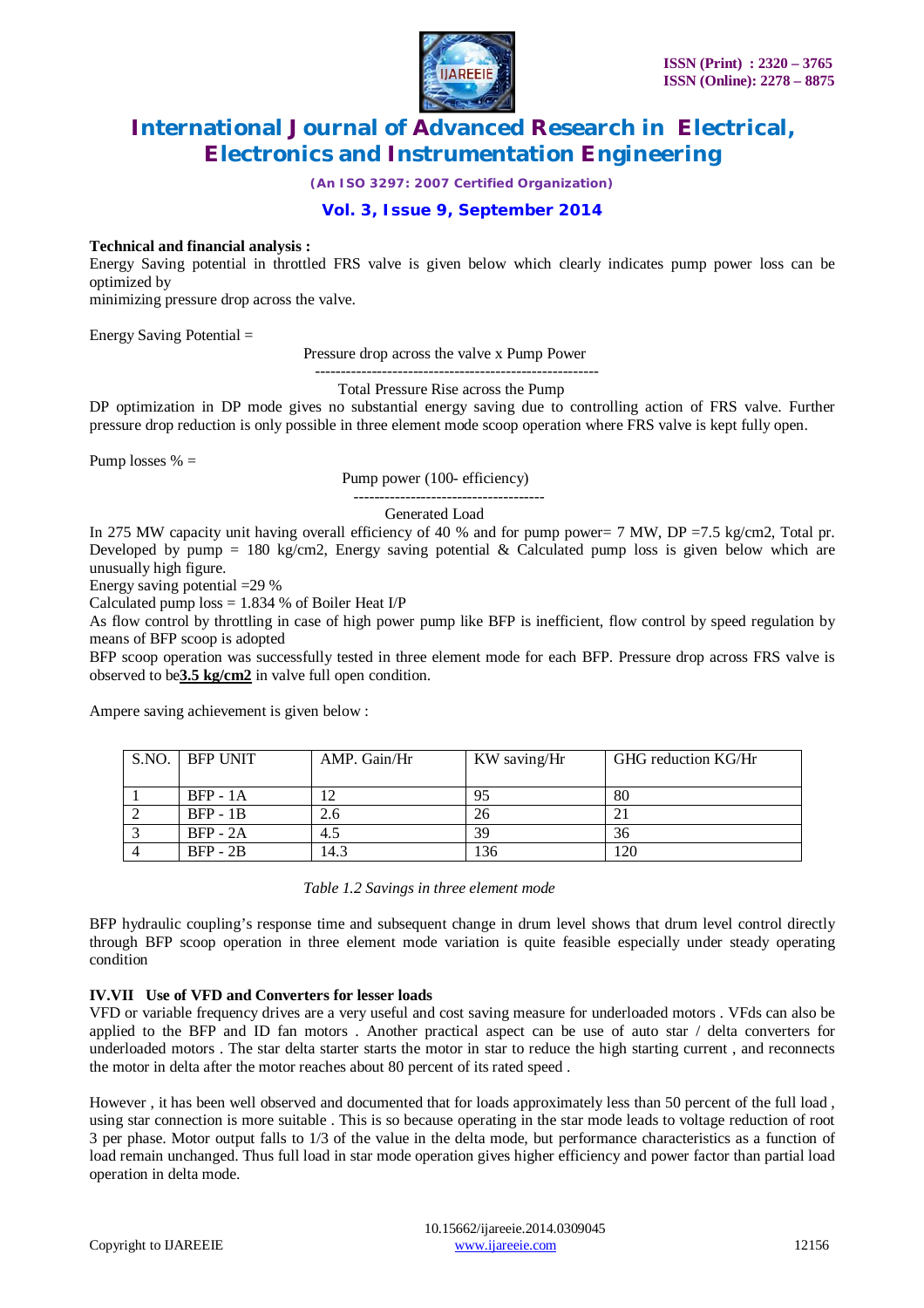

*(An ISO 3297: 2007 Certified Organization)*

# **Vol. 3, Issue 9, September 2014**

During the study the motor (rated motor is 18 kW) was measured and monitored for the loading and other electrical parameters. The details were :

| <b>PARAMETER</b>   | <b>VALUE</b> |
|--------------------|--------------|
| voltage            | 422V         |
| Current            | 18.8A        |
| Power factor       | 0.50         |
| frequency          | 49           |
| demand             | 12.58 Kva    |
| power              | 6.7 Kw       |
| Percentage loading | 37 %         |

*Table 1.3 Parameters in Star mode*

In view of under loading of the motor, it was suggested to operate the motor in star mode. The plant personnel immediately implemented the measure by converting the delta connection to star mode. The motor electrical parameters after star mode conversion are:

| <b>PARAMETER</b>   |              | <b>IMPROVEMENTS</b> |
|--------------------|--------------|---------------------|
|                    | <b>VALUE</b> |                     |
| voltage            | 422V         |                     |
| Current            | 12.4A        |                     |
| Power factor       | 0.78         | 0.78                |
| frequency          | 49           |                     |
| demand             | 8.45 Kva     | 4.13                |
| power              | 6.23 Kw      | 0.42                |
| Percentage loading | 40%          |                     |



 10.15662/ijareeie.2014.0309045 Copyright to IJAREEIE www.ijareeie.com www.ijareeie.com 12157 Fig1.1 Connections in delta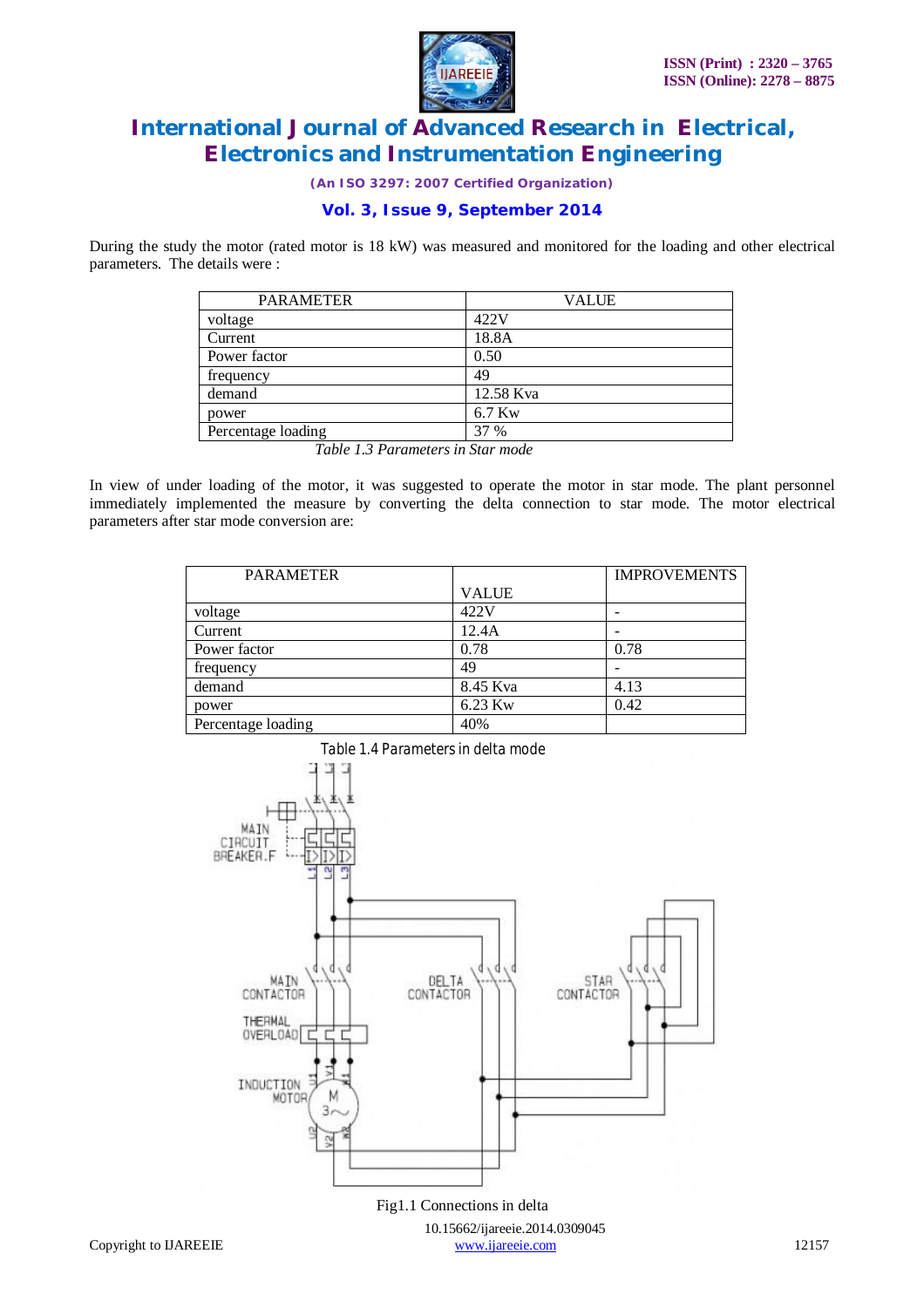

*(An ISO 3297: 2007 Certified Organization)*

# **Vol. 3, Issue 9, September 2014**

Figure 1.1 shows a relatively simple and yet highly efficient connections of a star delta autoconverter . It consists of two switches in a parallel connected fashion , which are responsible for the mode change between delta and star winding connections

#### **IV.VIII Use of vapor absorption machines (VAMs) for indoor cooling purposes**

Presently at most the thermal power projects in India , traditional vapor compression machines are used for cooling purposes The vapor-compression uses a circulating liquid refrigerant as the medium which absorbs and removes heat from the space to be cooled and subsequently rejects that heat elsewhere . However the major disadvantages of this system is that it consumes a lot of electricity and many refrigerants still use HCFC gases as freons and hence contribute to global warming .

A sensible solution to this can be the use of vapor absorption machines . An absorption refrigerator is a refrigerator that uses a heat source (e.g., solar energy, a fossil-fueled flame, waste heat from factories, or district heating systems) which provides the energy needed to drive the cooling process. The main saving principle in this is that this principle can also be used to air-condition buildings using the waste heat from the turbine and steam generation process .



Fig 1.2 Vapor absorption process

Figure 1.2 explains the concept diagram behind vapor absorption process .Its usefulness in thermal power plants evolve from the fact that it can use the waste heat from the steam to run the air conditioning units in the entire plant .

# **V. SIMULATION**

Simulation pertaining to one method - controlling the drum in three element method was done and the digitalized monitoring and control of boiler drum was continuously done from the MCR or main control room . The software used in MCR is a heavily modified version of SCADA . The following simulations were done :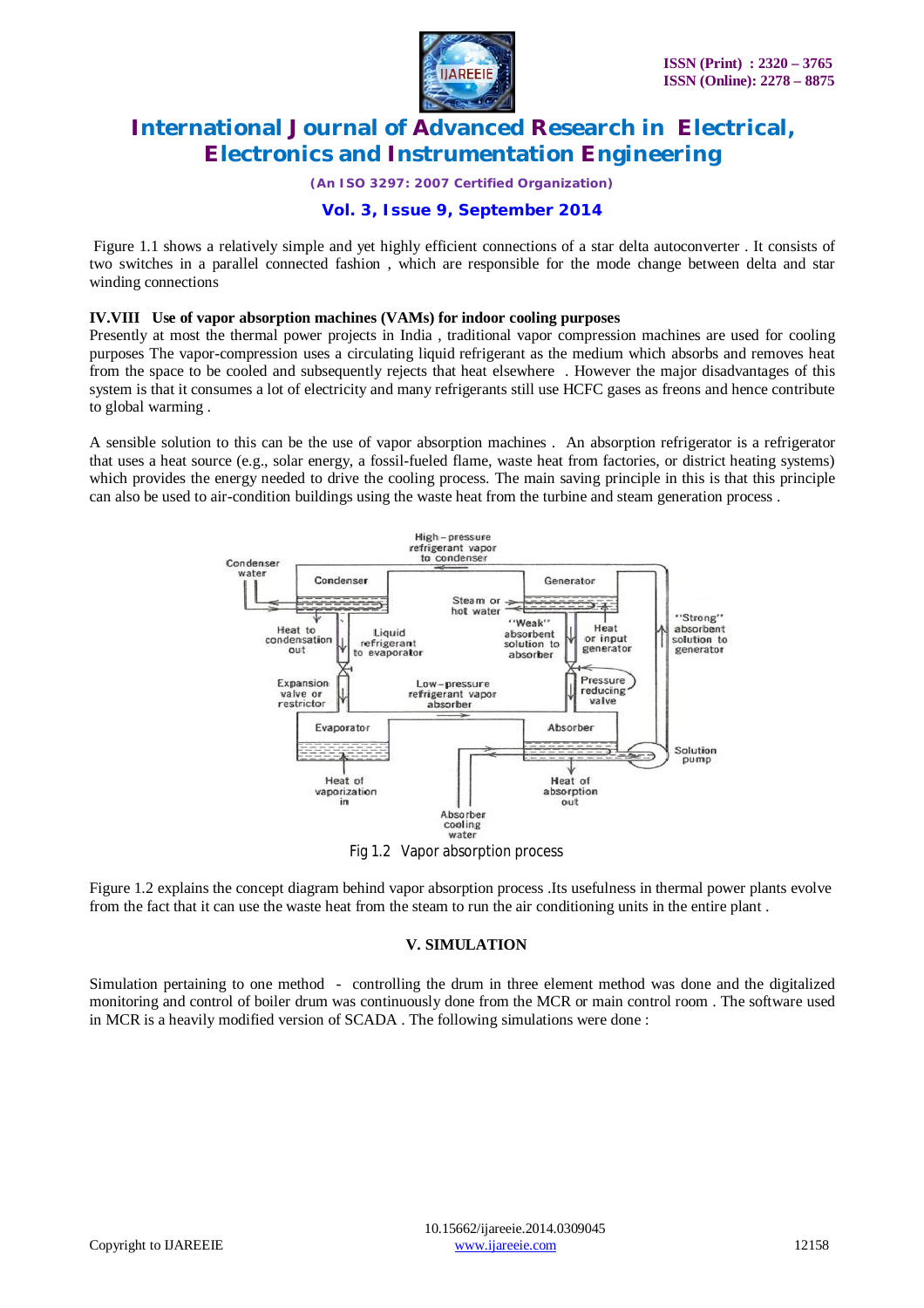

*(An ISO 3297: 2007 Certified Organization)*



**Vol. 3, Issue 9, September 2014**

Fig 1.3Digitilized control and monitoring of boiler drum as seen from main control room

In figure 1.3 , the digitalized control and monitoring of all the boiler drum feed water cycle systems can be seen . The three pumps in the upper left are the symbol of the three element control mode . The 3 element mode can be switched on from here



Fig 1.4 Boiler drum control

In figure 1.4 , the digitalized drum and feed control station are shown . Continuous monitoring of the boiler drain header as well as the boiler drum are done and pressure sensors relay the continuous time information on the display screen .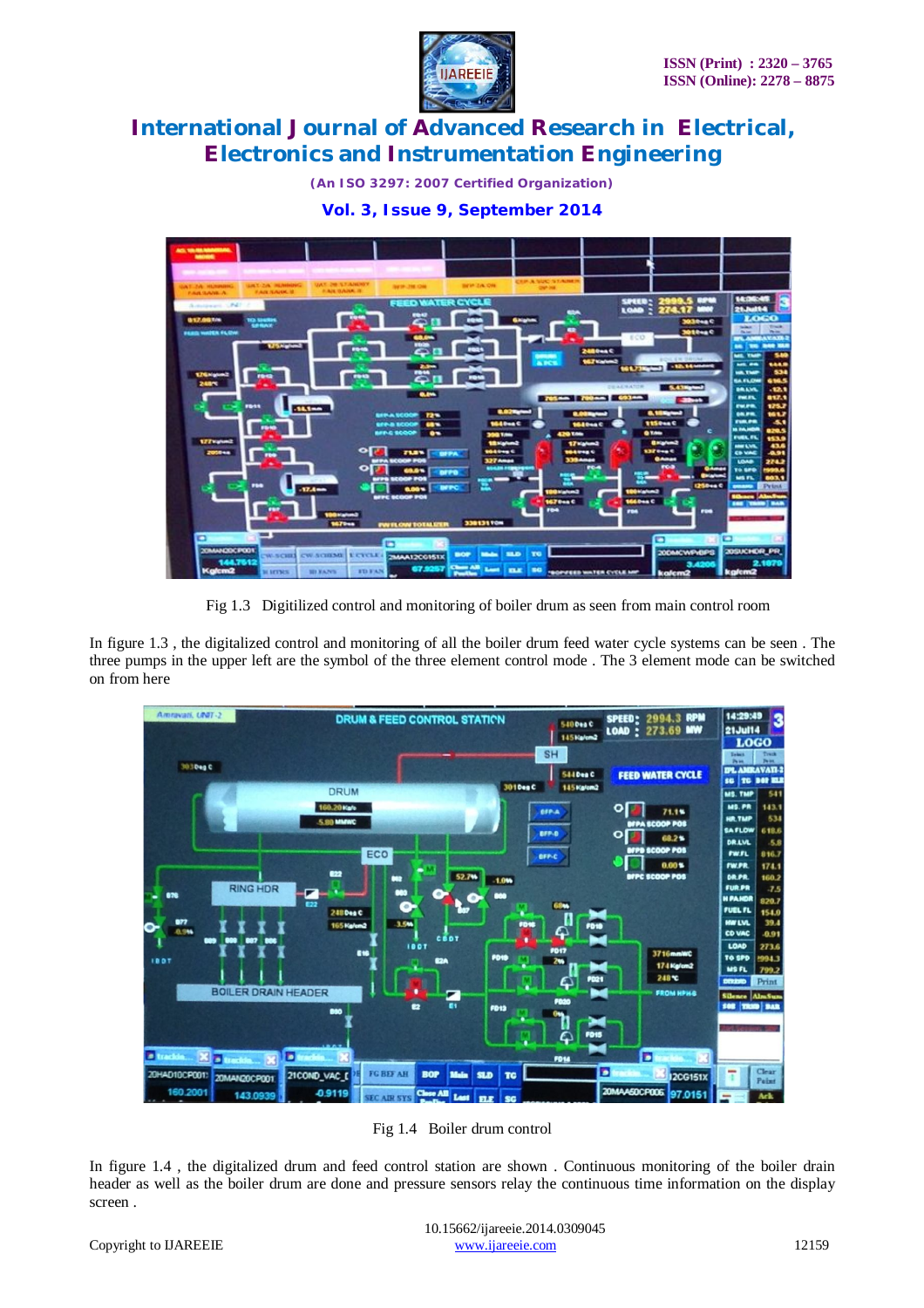

*(An ISO 3297: 2007 Certified Organization)*

# **Vol. 3, Issue 9, September 2014**

# **VI. RESULTS**

From the above conducted methods , it was thus documented that a marked improvement in power consumption savings was observed . All the documentable methods and their saving potential observations has been summarized as follows :

1.) FLY ASH UTILIZATION - mentioned methods promise upto 60 percent of utilization

2.) FUEL SWITCHING – reduction in coal consumption by 1545 tonnes per annum

3.) CONDENSER TUBE CLEANING – reduction in coal consumption by 360 tonnes per annum

4.) REPLACEMENT OF BFP CARTRIDGES – upto 13,252 KWH of power saved per day

5.) THREE ELEMENT MODE OF OPERATION – power savings per hour range from 40 – 130 KW per hour

6.) CONVERTERS FOR LESSER LOADS – power demand goes down by 4.13 Kva , improved power factor

#### **VII. CONCLUSION**

A marked improvement in energy conservation and increase in overall efficiency of the plant can be observed when the above points are implemented successfully at Indiabulls power Amravati Unit 1 , helping drive the cost of generation significantly lower and improving the overall economics of power generation . The above can also be a role model for the commissioned as well as upcoming new thermal projects throughout India

#### **VIII. ACKNOWLEDGEMENTS**

We are highly grateful to INDIABULLS POWER Pvt Ltd for letting us conduct a thorough research and survey of the plant and giving us the opportunity to come with cost efficient energy saving methods . We would also like to thank them for letting us use and inspect the various plant areas and equipments , in their Amravati Power Plant (Unit 1) for our research purposes . A special mention and sincere thanks would also like to be given to the entire electrical team at Indiabulls power , Amravati who cooperated with us and helped us throughout .

# **REFERENCES**

- 1. INDIABULLS POWER Pvt Ltd , Amravati unit*.*
- 2. Operation and maintenance manual, ALSTOM corporation ltd. Released in 2013.
- 3. Invensys I/A Series hardware product specifications for boiler controller , dong fang electric corporation ltd. Released on 2012.
- 4. M. Jacob, G.-D. Andreescu, Drum-boiler control system employing shrink and swell effect remission in thermal power plants, Proc.
- 2011 3rd International Congress on Ultra Modern Telecommunications and Control Systems and worksho
- 5. -ps (ICUMT), Budapest, Hungary, ISSN: 2157-0221, ISBN: 978-1-4577-0682-0, pp. 1-8, Oct. 2011.
- 6. Technology information , forecasting and assessment council report , Department of Science and Technology ,

Government of India

- 8. Report on Fly ash generation and at coal based thermal power plants and its utilization in the country for years 2012-
- 9. 2013 , Central Electricity Authority , Government of India . Published January 2014.
- 10. Xu Lian (University of Nebraska-Lincoln), Optimized control strategies for a typical water loop heat pump system , IEEE power electronics vol 9 , 2012
- 11. Drum level control systems in process industries (Application Guide ) , ABB Power . Published 2014

# **BIOGRAPHY**



Mr. Aditya Sindhu is a B.Tech Third year student, currently pursuing electrical and electronics engineering (EEE) from Maharaja Agrasen Institute of Technolgy (MAIT) , under GGSIP university , New Delhi . He has been an academic topper throughout and published a paper in an international journal in the field of instrumentation . His research and technical interest areas include power , transmission , instrumentation and control .